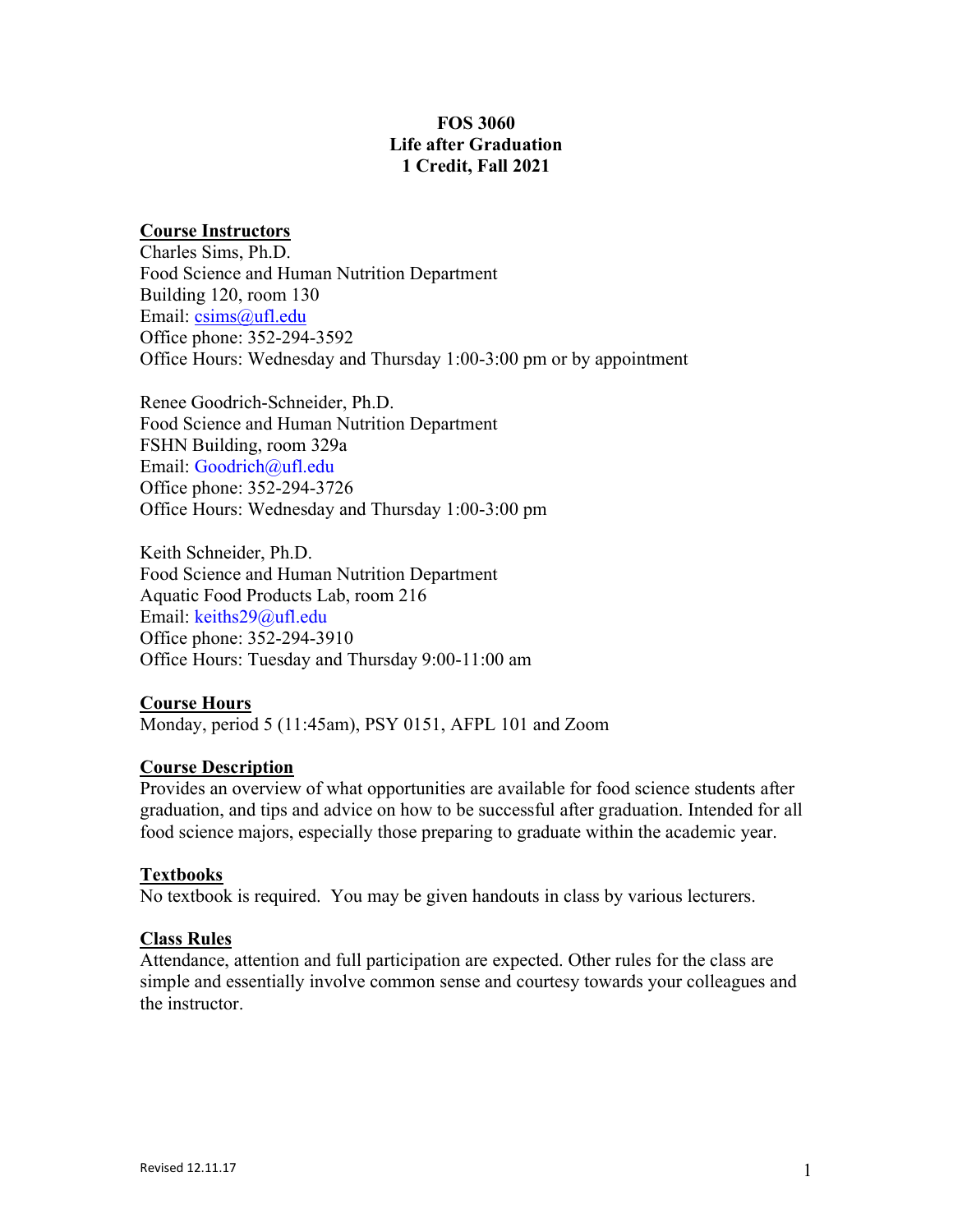## **Grading**

This course will be graded as Satisfactory  $(\geq 70\%)$ Unsatisfactory  $(\leq 70\%)$  based on a total of 100 points. Points will be awarded from assignments and attendance as follows:

Assignment on graduate education opportunities  $= 10$  points --You will be required to submit a one-page summary on how to apply to graduate school based on the content and discussion covered in those lectures.

Assignment on graduate applications  $= 10$  points

--You will be required to turn in an actual graduate application to a school of your choice (whether you actually plan to apply or not). Grades will be based on completeness and professionalism.

Assignment on job opportunities  $= 10$  points

--You will be required to submit a one-page summary on job opportunities and keys to obtaining a job. You are encouraged to include discussion and suggestions from guest speakers and returning alumni.

Resume project  $= 15$  points

--You will be required to submit a one-page professional resume using the format and suggestions from the UF Career Resource Center and guest speakers. Grades will be based on adherence to required elements and professionalism.

Interview project  $= 15$  points

--You will be required to conduct a mock interview at the UF Career Resource Center. You will receive feedback and suggestions from the Career Resource Center, which you should use to improve interviewing skill.

Assignment on options for future plans = 10 points

--You will be required to submit a one-page plan on your post-graduation plans and resources you will utilize in the future. A timeline stating goals and possible accomplishments should be included.

#### Attendance  $=$  30 points

--You will lose 10 points for each unexcused class you miss

Total points  $= 100$ 

## General Policy on Writing

All writing for this course should be clear and concise (including emails to instructors and particularly, any sort of summary assessment we ask you to write). Employers and graduate/professional programs seek graduates who can communicate effectively through standard scientific and business writing.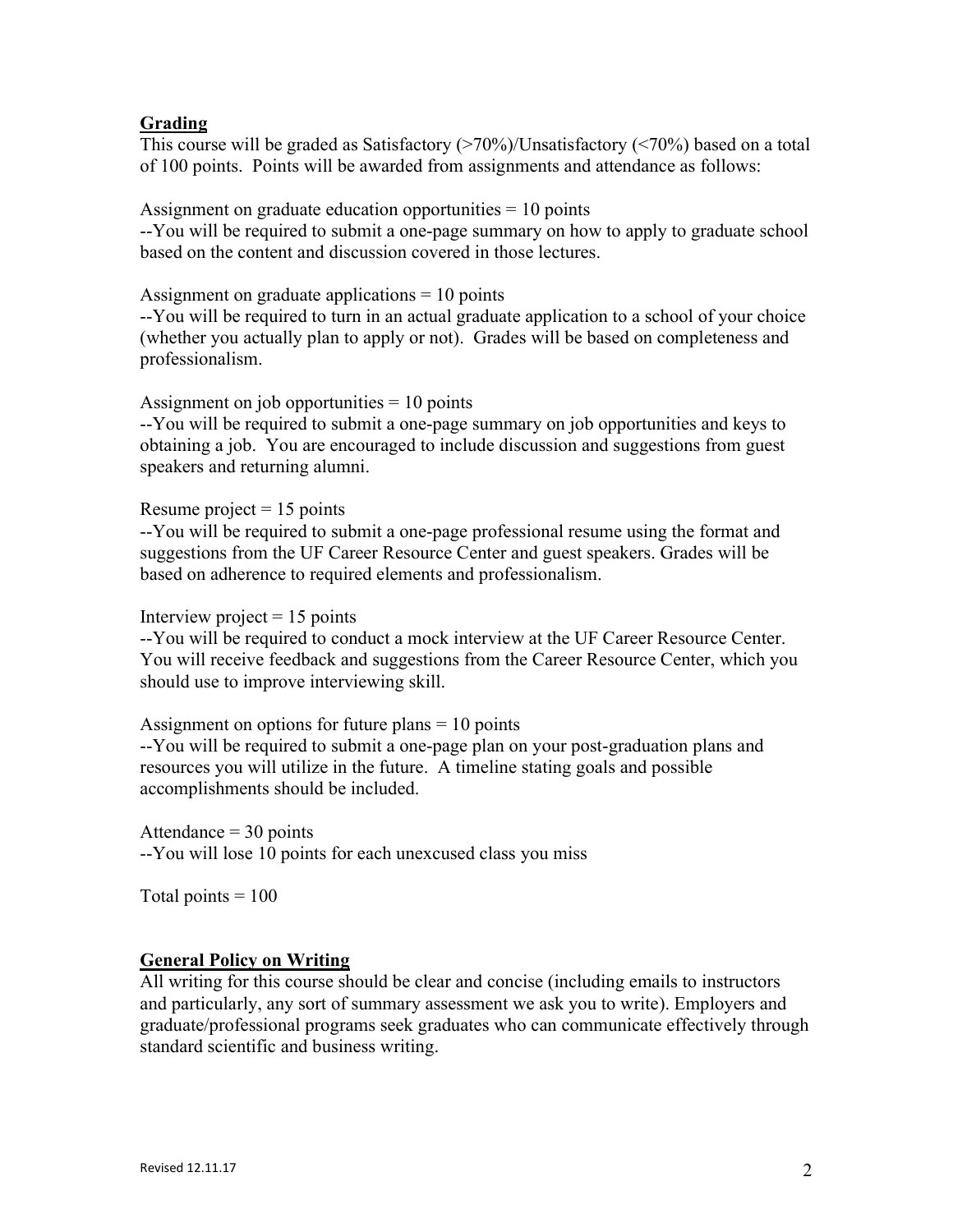## Learning Outcomes

- Describe and assess the opportunities for graduate education.
- Prepare and complete a mock job interview.
- Integrate expert advice and class exercises to create a professional resume.
- Summarize information and gain competence in the search and application process for jobs.
- Facilitate professional development through organizations, internships, and international experience.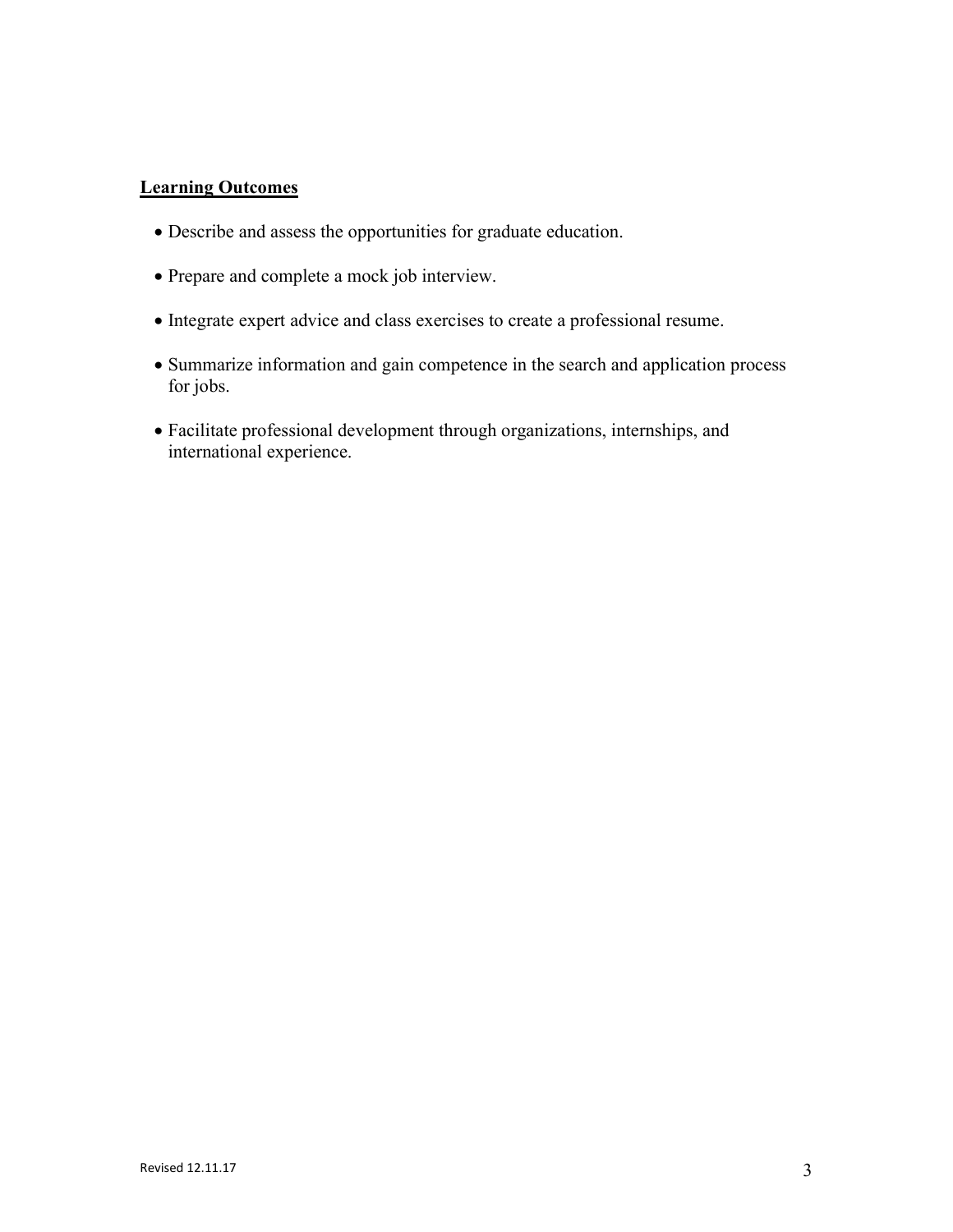## Course Outline

- August 23 Course overview Keith, Renee, Charlie
- August 30 Life after graduation/Who are you, and what are your options? -- Keith
- September 6 Labor Day, no class
- September 13 Graduate school opportunities -- Keith
- September 20 Graduate school application process -- Renee
- September 27 Graduate Student Roundtable –Renee get graduate students
- October 4 Jobs/Careers: Tips from FSHN alumni Gillian Dagan and Luis Martinez
- October 11 Jobs/Careers: Tips from FSHN alumni -- ??? Hanah, ?
- October 18 Careers in food science the big picture Moira McGrath
- October 25 Jobs/careers (academia and government) Doug Archer
- November 1 Overview of resume, cover letter and LinkedIn ??, CRC
- November 8 Interviewing strategies ??, CRC
- November 15 Internships, undergraduate research opportunities Paul Sarnoski
- November 22 International opportunities and study abroad Al Wysocki
- November 29 Professional practices and professional organizations Renee
- December 6 Roundtable Q&A session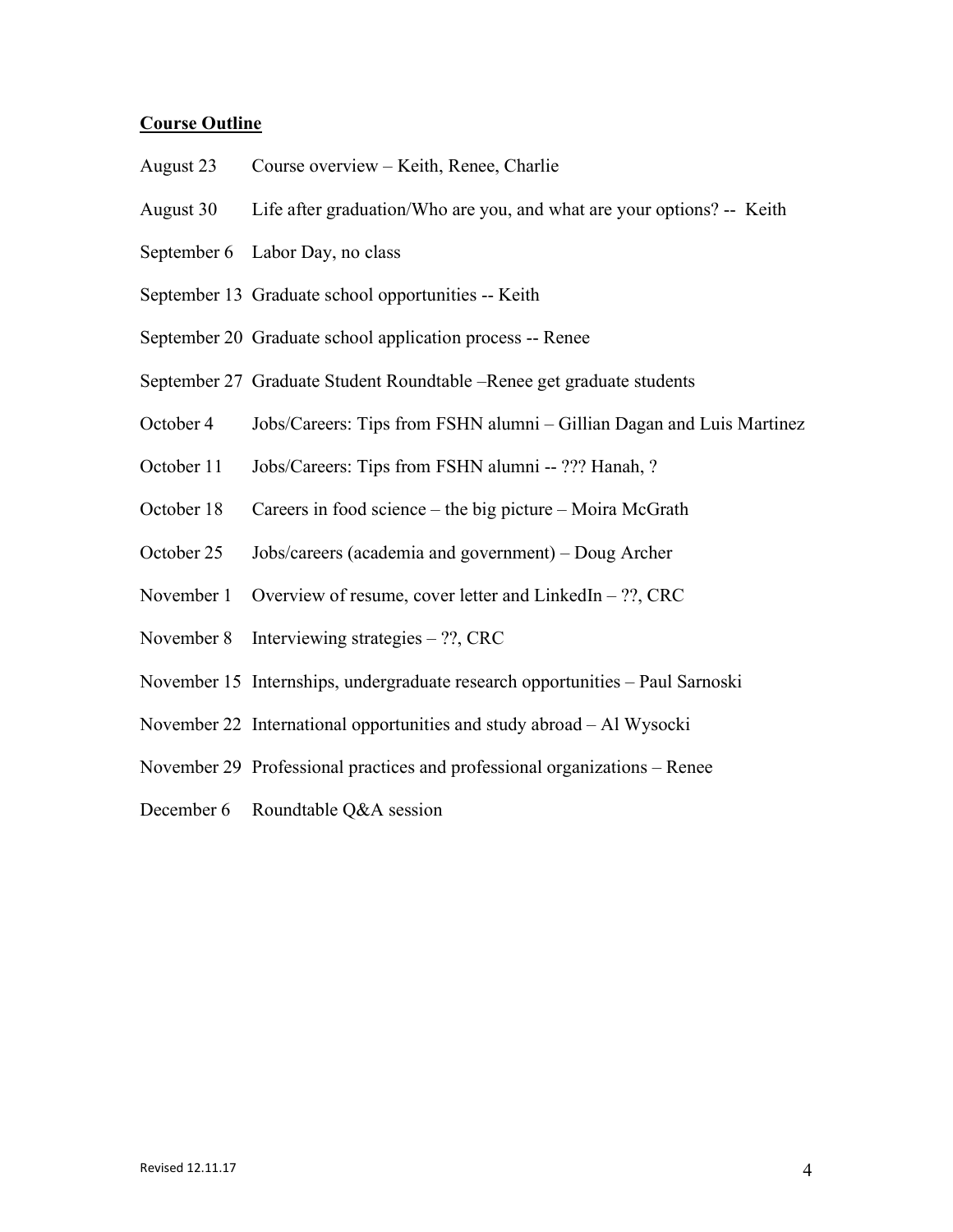## Information for All Students

### Policy on In-Class Recording

Students are allowed to record video or audio of class lectures. However, the purposes for which these recordings may be used are strictly controlled. The only allowable purposes are (1) for personal educational use, (2) in connection with a complaint to the university, or (3) as evidence in, or in preparation for, a criminal or civil proceeding. All other purposes are prohibited. Specifically, students may not publish recorded lectures without the written consent of the instructor. A "class lecture" is an educational presentation intended to inform or teach enrolled students about a particular subject, including any instructor-led discussions that form part of the presentation, and delivered by any instructor hired or appointed by the University, or by a guest instructor, as part of a University of Florida course. A class lecture does not include lab sessions, student presentations, clinical presentations such as patient history, academic exercises involving solely student participation, assessments (quizzes, tests, exams), field trips, private conversations between students in the class or between a student and the faculty or lecturer during a class session. Publication without permission of the instructor is prohibited. To "publish" means to share, transmit, circulate, distribute, or provide access to a recording, regardless of format or medium, to another person (or persons), including but not limited to another student within the same class section. Additionally, a recording, or transcript of a recording, is considered published if it is posted on or uploaded to, in whole or in part, any media platform, including but not limited to social media, book, magazine, newspaper, leaflet, or third party note/tutoring services. A student who publishes a recording without written consent may be subject to a civil cause of action instituted by a person injured by the publication and/or discipline under UF Regulation 4.040 Student

## Grades and Grade Points

For information on current UF policies for assigning grade points, see https://catalog.ufl.edu/ugrad/current/regulations/info/grades.aspx A statement related to class attendance and options for making up exams and other work. A standard statement is provided below.

## Attendance and Make-Up Work

Requirements for class attendance and make-up exams, assignments and other work are consistent with university policies that can be found at: https://catalog.ufl.edu/ugrad/current/regulations/info/attendance.aspx.

## Online Course Evaluation Process

Student assessment of instruction is an important part of efforts to improve teaching and learning. At the end of the semester, students are expected to provide feedback on the quality of instruction in this course using a standard set of university and college criteria. These evaluations are conducted online at https://evaluations.ufl.edu. Evaluations are typically open for students to complete during the last two or three weeks of the semester; students will be notified of the specific times when they are open. Summary results of these assessments are available to students at https://evaluations.ufl.edu/results.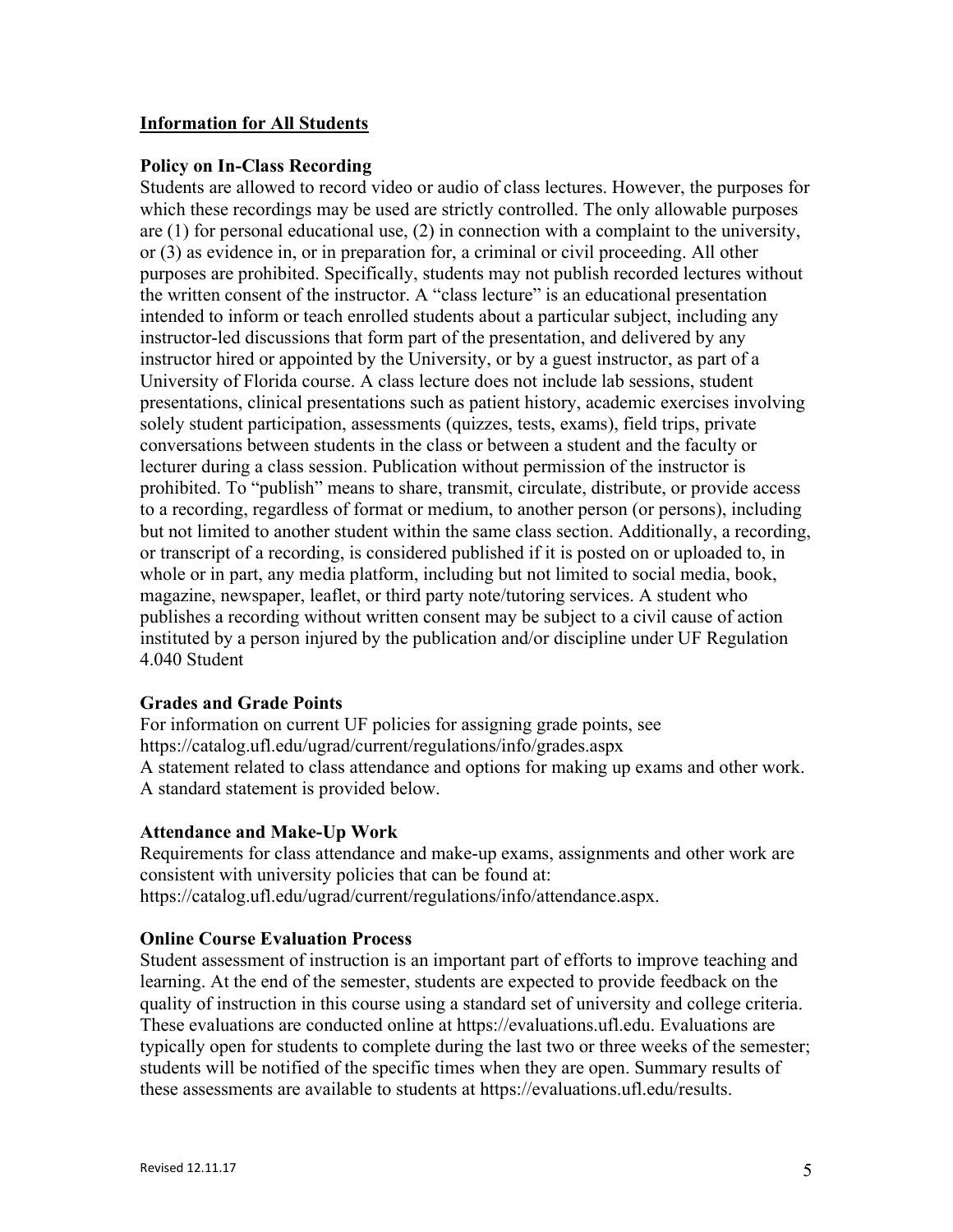#### Academic Honesty

As a student at the University of Florida, you have committed yourself to uphold the Honor Code, which includes the following pledge: "We, the members of the University of Florida community, pledge to hold ourselves and our peers to the highest standards of honesty and integrity." You are expected to exhibit behavior consistent with this commitment to the UF academic community, and on all work submitted for credit at the University of Florida, the following pledge is either required or implied: "On my honor, I have neither given nor received unauthorized aid in doing this assignment."

It is assumed that you will complete all work independently in each course unless the instructor provides explicit permission for you to collaborate on course tasks (e.g., assignments, papers, quizzes, exams). Furthermore, as part of your obligation to uphold the Honor Code, you should report any condition that facilitates academic misconduct to appropriate personnel. It is your individual responsibility to know and comply with all university policies and procedures regarding academic integrity and the Student Honor Code. Violations of the Honor Code at the University of Florida will not be tolerated. Violations will be reported to the Dean of Students Office for consideration of disciplinary action. For more information regarding the Student Honor Code, please see: http://www.dso.ufl.edu/sccr/process/student-conduct-honor-code.

#### Software Use

All faculty, staff and students of the university are required and expected to obey the laws and legal agreements governing software use. Failure to do so can lead to monetary damages and/or criminal penalties for the individual violator. Because such violations are also against university policies and rules, disciplinary action will be taken as appropriate.

## Services for Students with Disabilities

The Disability Resource Center coordinates the needed accommodations of students with disabilities. This includes registering disabilities, recommending academic accommodations within the classroom, accessing special adaptive computer equipment, providing interpretation services and mediating faculty-student disability related issues. Students requesting classroom accommodation must first register with the Dean of Students Office. The Dean of Students Office will provide documentation to the student who must then provide this documentation to the Instructor when requesting accommodation.

0001 Reid Hall, 352-392-8565, www.dso.ufl.edu/drc/.

## Campus Helping Resources

Students experiencing crises or personal problems that interfere with their general wellbeing are encouraged to utilize the university's counseling resources. The Counseling & Wellness Center provides confidential counseling services at no cost for currently enrolled students. Resources are available on campus for students having personal problems or lacking clear career or academic goals, which interfere with their academic performance.